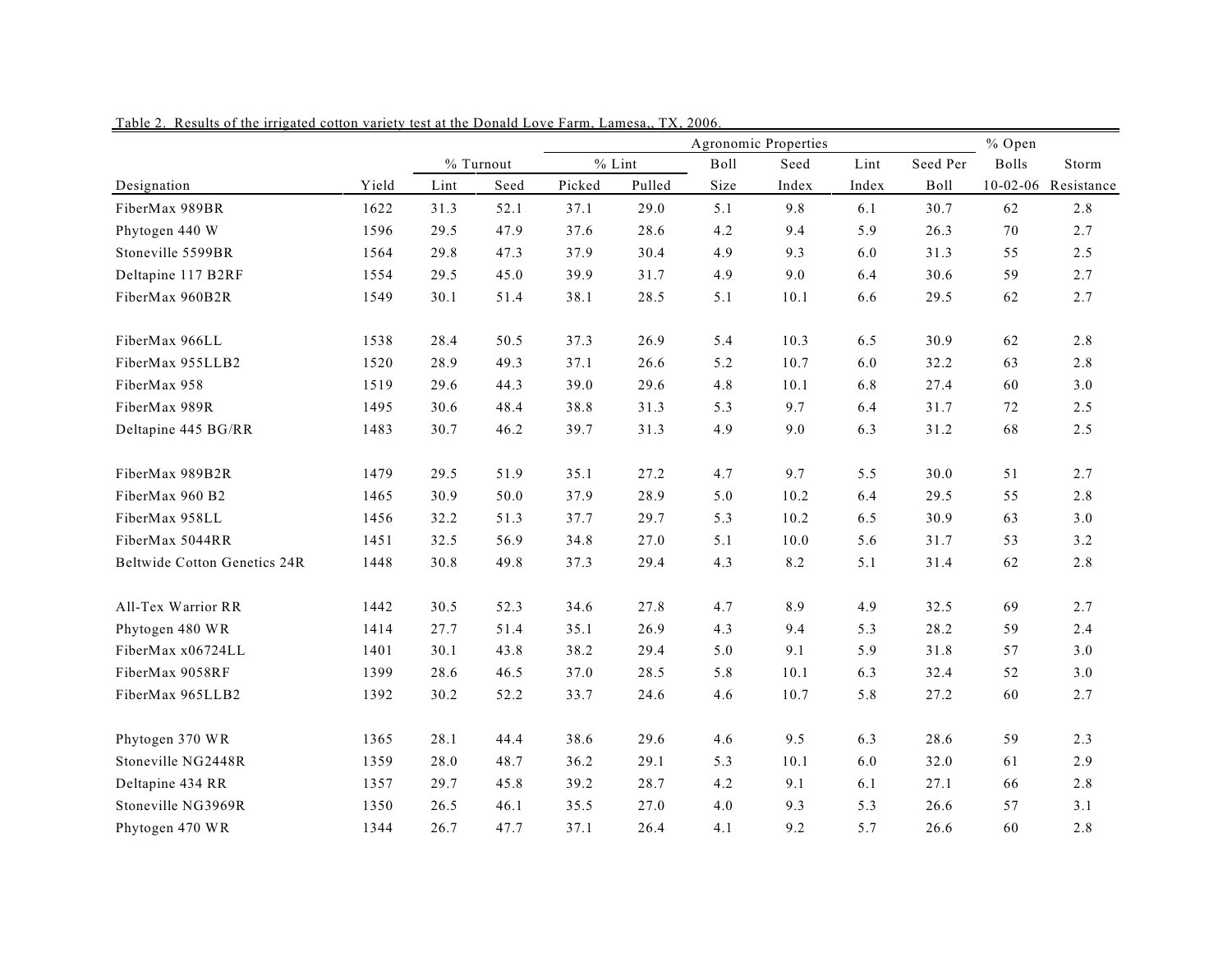|                                  |       |             |      |          |        |      | Agronomic Properties | % Open | Storm |          |                     |
|----------------------------------|-------|-------------|------|----------|--------|------|----------------------|--------|-------|----------|---------------------|
|                                  |       | $%$ Turnout |      | $%$ Lint |        | Boll | Seed                 | Lint   |       | Seed Per | <b>Bolls</b>        |
| Designation                      | Yield | Lint        | Seed | Picked   | Pulled | Size | Index                | Index  | Boll  |          | 10-02-06 Resistance |
| Deltapine 444 BG/RR              | 1338  | 29.4        | 46.6 | 38.2     | 28.5   | 4.9  | 9.3                  | 6.1    | 30.9  | 62       | 2.5                 |
| Phytogen 310 R                   | 1338  | 29.4        | 43.3 | 38.7     | 30.0   | 4.8  | 9.2                  | 6.1    | 30.4  | 68       | 2.3                 |
| NM 03K1028                       | 1302  | 27.7        | 50.6 | 35.1     | 25.8   | 4.2  | 9.9                  | 5.6    | 26.3  | 60       | $2.0\,$             |
| Beltwide Cotton Genetics 4360B2F | 1296  | 28.3        | 49.2 | 37.5     | 25.1   | 4.1  | 9.3                  | 5.8    | 26.6  | 70       | 2.6                 |
| Paymaster 2167 RR                | 1288  | 26.5        | 47.8 | 37.0     | 28.8   | 4.8  | 9.3                  | 5.8    | 30.7  | 66       | 3.2                 |
| NM 03S1065                       | 1284  | 29.7        | 53.1 | 36.0     | 28.7   | 5.1  | 10.5                 | 6.2    | 29.7  | 63       | 2.3                 |
| Stoneville 4892BR                | 1279  | 26.5        | 42.7 | 38.7     | 31.8   | 5.1  | 10.0                 | 6.6    | 30.0  | 55       | 2.8                 |
| Americot 821R                    | 1272  | 28.8        | 50.1 | 37.8     | 29.4   | 4.9  | 9.6                  | 6.1    | 30.0  | 51       | 2.6                 |
| Deltapine 455 BG/RR              | 1242  | 25.0        | 47.5 | 39.8     | 31.9   | 4.4  | 8.4                  | 6.0    | 29.4  | 73       | 2.6                 |
| Acala 1517-99                    | 1218  | 27.4        | 48.4 | 34.3     | 25.6   | 4.9  | 10.0                 | 5.6    | 30.3  | 51       | 2.2                 |
| Paymaster 2266 RR                | 1211  | 26.6        | 51.9 | 33.3     | 24.8   | 5.3  | 11.5                 | 6.1    | 28.9  | 58       | 3.1                 |
| Stoneville 5007B2RF              | 1205  | 26.9        | 52.6 | 37.1     | 27.4   | 5.2  | 10.5                 | 6.2    | 29.6  | 75       | 2.6                 |
| Phytogen 72                      | 1204  | 28.2        | 48.5 | 35.7     | 28.3   | 5.1  | 9.9                  | 5.8    | 31.7  | 66       | 1.9                 |
| Paymaster 2326 RR                | 1185  | 27.6        | 52.4 | 34.5     | 26.4   | 4.6  | 10.4                 | 5.8    | 27.3  | 63       | 3.2                 |
| All-Tex Excess RR                | 1157  | 27.8        | 50.1 | 35.6     | 26.8   | 5.4  | 10.3                 | 6.1    | 31.7  | 78       | 2.8                 |
| Bronco 141                       | 1143  | 26.0        | 51.2 | 31.3     | 23.7   | 5.4  | 10.4                 | 5.2    | 32.5  | 71       | 3.3                 |
| All-Tex Titan B2RF               | 1133  | 24.6        | 48.1 | 33.0     | 24.4   | 4.8  | 9.9                  | 5.1    | 30.7  | 64       | 2.6                 |
| Deltapine 555 BG/RR              | 1099  | 25.7        | 42.3 | 38.4     | 29.8   | 4.0  | 7.0                  | 4.6    | 33.1  | 53       | 2.4                 |
| All-Tex Patriot RR               | 1096  | 25.1        | 51.8 | 35.6     | 26.7   | 4.4  | 9.3                  | 5.4    | 29.1  | 66       | 2.9                 |
| Dyna-Gro OA265 BR                | 1067  | 25.0        | 47.7 | 32.8     | 24.7   | 4.7  | 10.4                 | 5.5    | 28.1  | 64       | 2.7                 |
| All-Tex Atlas RR                 | 1031  | 27.2        | 48.8 | 34.9     | 28.0   | 5.9  | 10.5                 | 6.0    | 34.5  | 69       | 3.4                 |
| <b>AFD 3511 RR</b>               | 1013  | 26.6        | 54.0 | 32.8     | 26.2   | 4.9  | 10.7                 | 5.5    | 29.4  | 56       | 3.3                 |
| NM 03N1155                       | 927   | 24.1        | 48.0 | 33.7     | 28.3   | 5.0  | 9.8                  | 5.3    | 31.6  | 67       | 2.1                 |
| Mean                             | 1331  | 28.3        | 48.9 | 36.5     | 28.0   | 4.8  | 9.7                  | 5.9    | 30.0  | 62       | 2.8                 |
| $C.V.$ %                         | 10.8  | 5.5         | 5.3  | 3.1      | 5.4    | 8.9  | 4.9                  | 5.8    | 8.7   | 16.6     | 8.9                 |
| LSD 0.05                         | 169   | 2.6         | 4.3  | 1.9      | 2.5    | 0.7  | 0.8                  | 0.6    | 4.4   | 12       | 0.3                 |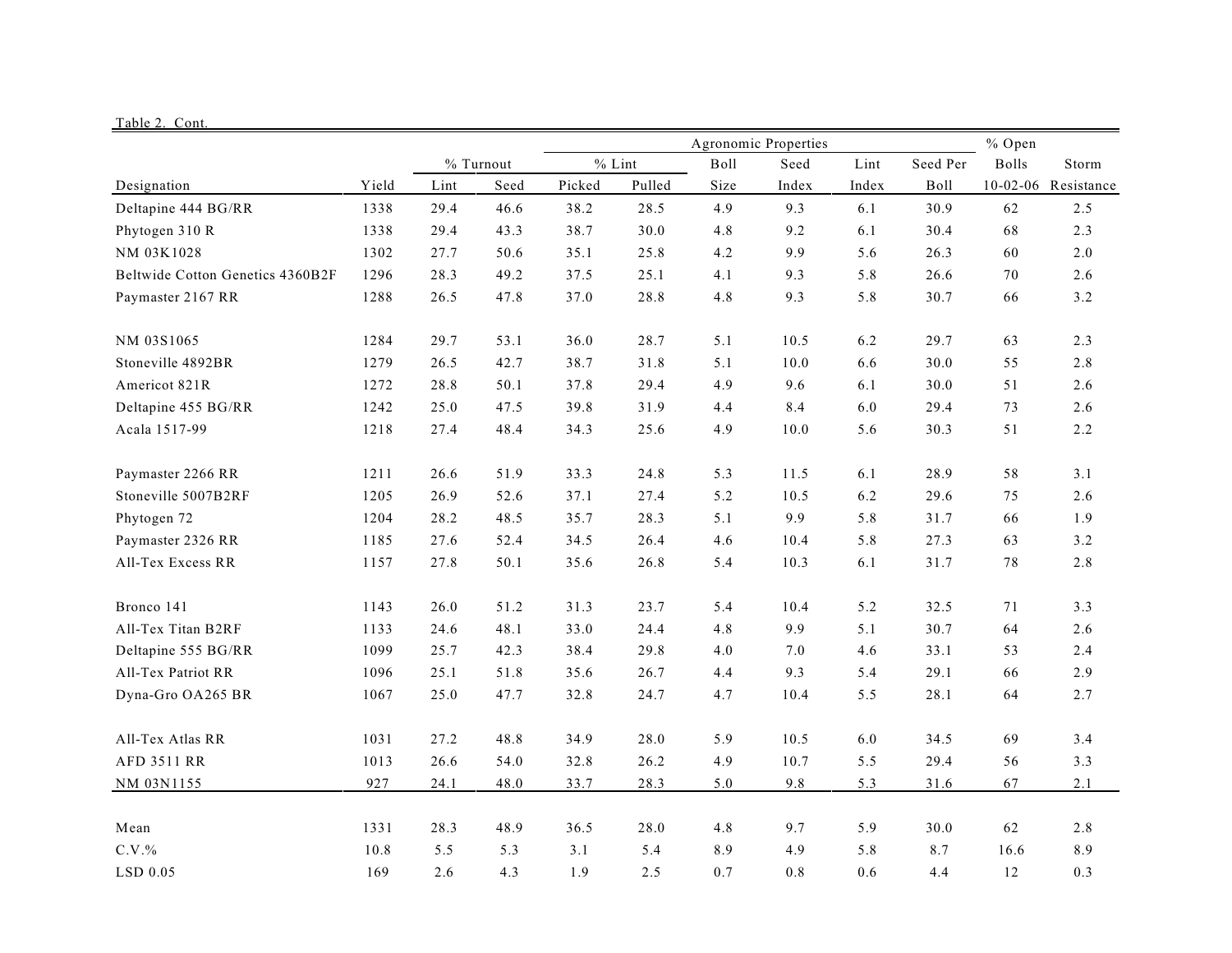|                                    | Micro- |        | Uni- |                  | Elon-  | Leaf           |      |         | Color            | Loan   |        | Gross Loan Value per Acre |
|------------------------------------|--------|--------|------|------------------|--------|----------------|------|---------|------------------|--------|--------|---------------------------|
| Designation                        | naire  | Length |      | formity Strength | gation | Index          | Rd   | $+b$    | $Grade^{\perp}$  | Value  | \$     | Rank                      |
| FiberMax 989BR                     | 4.3    | 1.15   | 81.7 | 27.1             | 5.9    | 3              | 81.0 | 7.1     | $31 - 1$         | 0.5735 | 930.22 | $\mathbf{1}$              |
| Phytogen 440 W                     | 4.4    | 1.14   | 82.7 | 26.2             | 7.9    | $\overline{4}$ | 78.5 | 7.3     | $31 - 2, 41 - 1$ | 0.5555 | 886.58 | $\overline{4}$            |
| Stoneville 5599BR                  | 4.1    | 1.13   | 81.4 | 27.5             | 6.3    | 3              | 77.8 | 7.7     | $31 - 2$         | 0.5715 | 893.83 | $\overline{2}$            |
| Deltapine 117 B2RF                 | 3.8    | 1.14   | 82.0 | 29.5             | 6.7    | $\overline{4}$ | 78.4 | 7.3     | $31 - 2, 41 - 1$ | 0.5450 | 846.93 | 10                        |
| FiberMax 960B2R                    | 3.7    | 1.17   | 82.5 | 28.8             | 5.5    | 3              | 81.0 | $7.0\,$ | $31 - 1, 31 - 2$ | 0.5663 | 877.20 | $\mathfrak{S}$            |
| FiberMax 966LL                     | 4.0    | 1.15   | 83.0 | 30.1             | 5.9    | 3              | 80.5 | 7.0     | $31 - 1, 31 - 2$ | 0.5783 | 889.43 | 3                         |
| FiberMax 955LLB2                   | 4.3    | 1.23   | 82.7 | 27.0             | 6.1    | 3              | 81.1 | 7.1     | $31 - 1$         | 0.5750 | 874.00 | $7\phantom{.0}$           |
| FiberMax 958                       | 4.2    | 1.19   | 82.2 | 29.2             | 5.8    | 3              | 80.8 | 7.0     | $31 - 1, 31 - 2$ | 0.5768 | 876.16 | 6                         |
| FiberMax 989R                      | 4.2    | 1.14   | 82.6 | 29.9             | 6.3    | 3              | 79.9 | 6.8     | $31 - 2,41 - 1$  | 0.5625 | 840.94 | 12                        |
| Deltapine 445 BG/RR                | 4.2    | 1.15   | 81.9 | 26.9             | 7.8    | 3              | 80.6 | 7.6     | $31 - 1$         | 0.5715 | 847.53 | 9                         |
| FiberMax 989B2R                    | 4.2    | 1.17   | 82.6 | 30.1             | 6.0    | 3              | 80.5 | 7.4     | $31 - 1$         | 0.5780 | 854.86 | 8                         |
| FiberMax 960 B2                    | 4.1    | 1.20   | 82.4 | 31.1             | 5.6    | 3              | 81.0 | 7.2     | $31 - 1$         | 0.5773 | 845.74 | 11                        |
| FiberMax 958LL                     | 4.3    | 1.19   | 81.7 | 29.4             | 5.5    | 3              | 79.6 | 6.8     | $31 - 2$         | 0.5738 | 835.45 | 13                        |
| FiberMax 5044RR                    | 4.0    | 1.11   | 80.8 | 26.6             | 7.8    | 3              | 80.3 | 7.7     | $21 - 2, 31 - 1$ | 0.5753 | 834.76 | 14                        |
| Beltwide Cotton Genetics 24R       | 4.0    | 1.13   | 82.7 | 29.0             | 6.8    | 3              | 81.4 | 6.9     | $31 - 1$         | 0.5750 | 832.60 | 15                        |
| All-Tex Warrior RR                 | 4.1    | 1.16   | 81.4 | 27.0             | 6.6    | $\mathfrak{Z}$ | 79.4 | 7.8     | $31 - 1$         | 0.5678 | 818.77 | 16                        |
| Phytogen 480 WR                    | 4.3    | 1.16   | 82.6 | 24.5             | 8.5    | 3              | 78.7 | 7.4     | $31 - 1,41 - 1$  | 0.5488 | 776.00 | 22                        |
| FiberMax x06724LL                  | 4.1    | 1.16   | 82.0 | 27.0             | 5.7    | 3              | 80.6 | 6.7     | $31 - 1, 41 - 1$ | 0.5625 | 788.06 | $1\,8$                    |
| FiberMax 9058RF                    | 3.9    | 1.19   | 81.6 | 26.7             | 6.1    | $\overline{4}$ | 81.2 | 6.9     | $31 - 1$         | 0.5625 | 786.94 | 19                        |
| FiberMax 965LLB2                   | 3.9    | 1.16   | 82.3 | 28.6             | 6.0    | 3              | 81.6 | 6.5     | $31 - 1, 31 - 2$ | 0.5770 | 803.18 | 17                        |
| Phytogen 370 WR                    | 4.1    | 1.11   | 82.1 | 26.3             | 7.1    | 3              | 79.5 | 7.3     | $31 - 2$         | 0.5625 | 767.81 | 23                        |
| Stoneville NG2448R                 | 4.2    | 1.12   | 82.9 | 29.1             | 7.1    | 3              | 78.5 | 7.6     | $31 - 1, 31 - 2$ | 0.5730 | 778.71 | 20                        |
| Deltapine 434 RR                   | 4.0    | 1.17   | 81.8 | 24.2             | 7.5    | 3              | 80.6 | 6.9     | $31 - 1, 31 - 2$ | 0.5613 | 761.68 | 25                        |
| Stoneville NG3969R                 | 3.8    | 1.14   | 82.0 | 27.8             | 7.2    | 3              | 81.0 | 7.6     | $21 - 2, 31 - 1$ | 0.5758 | 777.33 | 21                        |
| Phytogen 470 WR<br>Table 2A. Cont. | 3.9    | 1.12   | 82.3 | 25.5             | 7.8    | 3              | 79.9 | 7.9     | $31 - 1$         | 0.5670 | 762.05 | 24                        |

Table 2A. Results of the irrigated planted cotton variety test at the Donald Love Farm, Lamesa, TX, 2006.